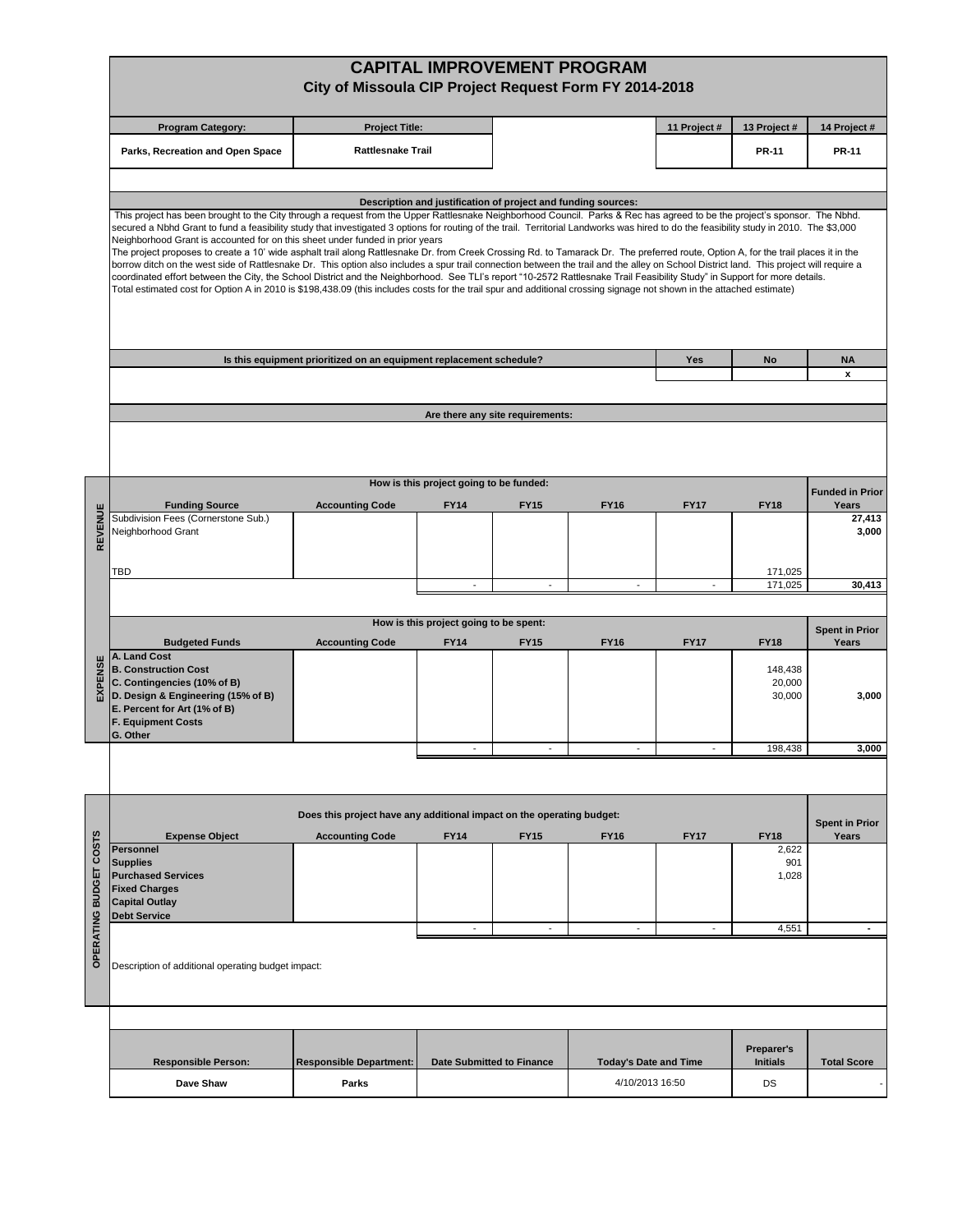| <b>Program Category:</b><br><b>Project Title:</b><br>Parks, Recreation<br><b>Rattlesnake Trail</b><br>and Open Space                                                                                                                                                                   |                                                                                                                                                                                                                                                                                                                                                                                                          | <b>Project Rating</b><br>(See C.I.P. Instructions For Explanation of Criteria)                                                                                                                                                                                                                                                                                                                                                                                               |        |                              |  |  |
|----------------------------------------------------------------------------------------------------------------------------------------------------------------------------------------------------------------------------------------------------------------------------------------|----------------------------------------------------------------------------------------------------------------------------------------------------------------------------------------------------------------------------------------------------------------------------------------------------------------------------------------------------------------------------------------------------------|------------------------------------------------------------------------------------------------------------------------------------------------------------------------------------------------------------------------------------------------------------------------------------------------------------------------------------------------------------------------------------------------------------------------------------------------------------------------------|--------|------------------------------|--|--|
|                                                                                                                                                                                                                                                                                        |                                                                                                                                                                                                                                                                                                                                                                                                          |                                                                                                                                                                                                                                                                                                                                                                                                                                                                              |        |                              |  |  |
|                                                                                                                                                                                                                                                                                        |                                                                                                                                                                                                                                                                                                                                                                                                          |                                                                                                                                                                                                                                                                                                                                                                                                                                                                              |        | 10 Project #                 |  |  |
|                                                                                                                                                                                                                                                                                        |                                                                                                                                                                                                                                                                                                                                                                                                          |                                                                                                                                                                                                                                                                                                                                                                                                                                                                              |        | <b>PR-11</b>                 |  |  |
| <b>Qualitative Analysis</b>                                                                                                                                                                                                                                                            | Yes<br>No                                                                                                                                                                                                                                                                                                                                                                                                | <b>Comments</b>                                                                                                                                                                                                                                                                                                                                                                                                                                                              |        |                              |  |  |
| 1. Is the project necessary to meet federal,<br>state, or local legal requirements? This cri-<br>terion includes projects mandated by Court<br>Order to meet requirements of law or other<br>requirements. Of special concern is that the<br>project be accessible to the handicapped. | x                                                                                                                                                                                                                                                                                                                                                                                                        |                                                                                                                                                                                                                                                                                                                                                                                                                                                                              |        |                              |  |  |
| 2. Is the project necessary to fulfill a con-<br>tractual requirement? This criterion includes<br>Federal or State grants which require local<br>participation. Indicate the Grant name and<br>number in the comment column.                                                           | х                                                                                                                                                                                                                                                                                                                                                                                                        |                                                                                                                                                                                                                                                                                                                                                                                                                                                                              |        |                              |  |  |
| 3. Is this project urgently required? Will de-<br>lay result in curtailment of an essential ser-<br>vice? This statement should be checked<br>"Yes" only if an emergency is clearly indi-<br>cated; otherwise, answer "No". If "Yes",<br>be sure to give full justification.           | x                                                                                                                                                                                                                                                                                                                                                                                                        |                                                                                                                                                                                                                                                                                                                                                                                                                                                                              |        |                              |  |  |
| 4. Does the project provide for and/or im-<br>prove public health and/or public safety?<br>This criterion should be answered "No" un-<br>less public health and/or safety can be<br>shown to be an urgent or critical factor.                                                          | x                                                                                                                                                                                                                                                                                                                                                                                                        |                                                                                                                                                                                                                                                                                                                                                                                                                                                                              |        |                              |  |  |
| <b>Quantitative Analysis</b>                                                                                                                                                                                                                                                           | Raw<br><b>Score</b><br>Range                                                                                                                                                                                                                                                                                                                                                                             | <b>Comments</b>                                                                                                                                                                                                                                                                                                                                                                                                                                                              | Weight | <b>Total</b><br><b>Score</b> |  |  |
| 5. Does the project result in maximum<br>benefit to the community from the<br>investment dollar?                                                                                                                                                                                       | $(0-3)$                                                                                                                                                                                                                                                                                                                                                                                                  | Trails development costs a fraction of what typical road or highway construction costs on a per<br>traveler basis. Trails can carry 5 to 10 times the number of people that a typical driving lane can.<br>5<br>Other benefits to the community are indirect such as health befits associated with more physical<br>activity in one's daily routine.                                                                                                                         |        |                              |  |  |
| 6. Does the project require speedy<br>implementation in order to assure its<br>maximum effectiveness?                                                                                                                                                                                  | $(0-3)$                                                                                                                                                                                                                                                                                                                                                                                                  | Yes. Each year more development occurs along many potential trail corridors in the City, making<br>4<br>establishment of a continuous trail system more problematic.                                                                                                                                                                                                                                                                                                         |        |                              |  |  |
| 7. Does the project conserve energy,<br>cultural or natural resources, or reduce<br>pollution?                                                                                                                                                                                         | $(0-3)$                                                                                                                                                                                                                                                                                                                                                                                                  | Trips taken by biking and walking replace trips taken by car thus reducing traffic congestion and<br>pollution. Trail projects conserve energy by requiring less energy consumption in their construction<br>and by reducing the number of vehicles on the roads. Well connected bike/ped infrastructure<br>3<br>encourages compact, mixed-use development which reduces urban sprawl that is destructive to the<br>natural resources surrounding our community.             |        |                              |  |  |
| $(0-2)$<br>8. Does the project improve or expand<br>upon essential City services where such<br>services are recognized and accepted as<br>being necessary and effective?                                                                                                               | The project works in concert with plans to conserve open space. It encourages use of non-polluting<br>non-motorized transportation mitigating air quality problems. It is an integral part of the City's TDM<br>plan to reduce VMT 6%. The projects proposed here are designated as "commuter routes" as per<br>the Non-Motorized Transportation Plan. These routes are heavily supported by the public. | 4                                                                                                                                                                                                                                                                                                                                                                                                                                                                            |        |                              |  |  |
| 9. Does the project specifically relate to the<br>City's strategic planning priorities or other<br>plans?                                                                                                                                                                              | $(0-3)$                                                                                                                                                                                                                                                                                                                                                                                                  | The project contributes to strategic goal of liability by providing an inexpensive, convenient and safe<br>means of travel and healthy recreation linking neighborhoods with community resources. It is<br>supported by the goals in the Master Park Plan, the Missoula Active Transportation Plan, the Urban<br>$\overline{4}$<br>Transportation Plan Update, the Urban Fringe Development Area Plan, and local Neighborhood<br>Infrastructure Plans.<br><b>Total Score</b> |        |                              |  |  |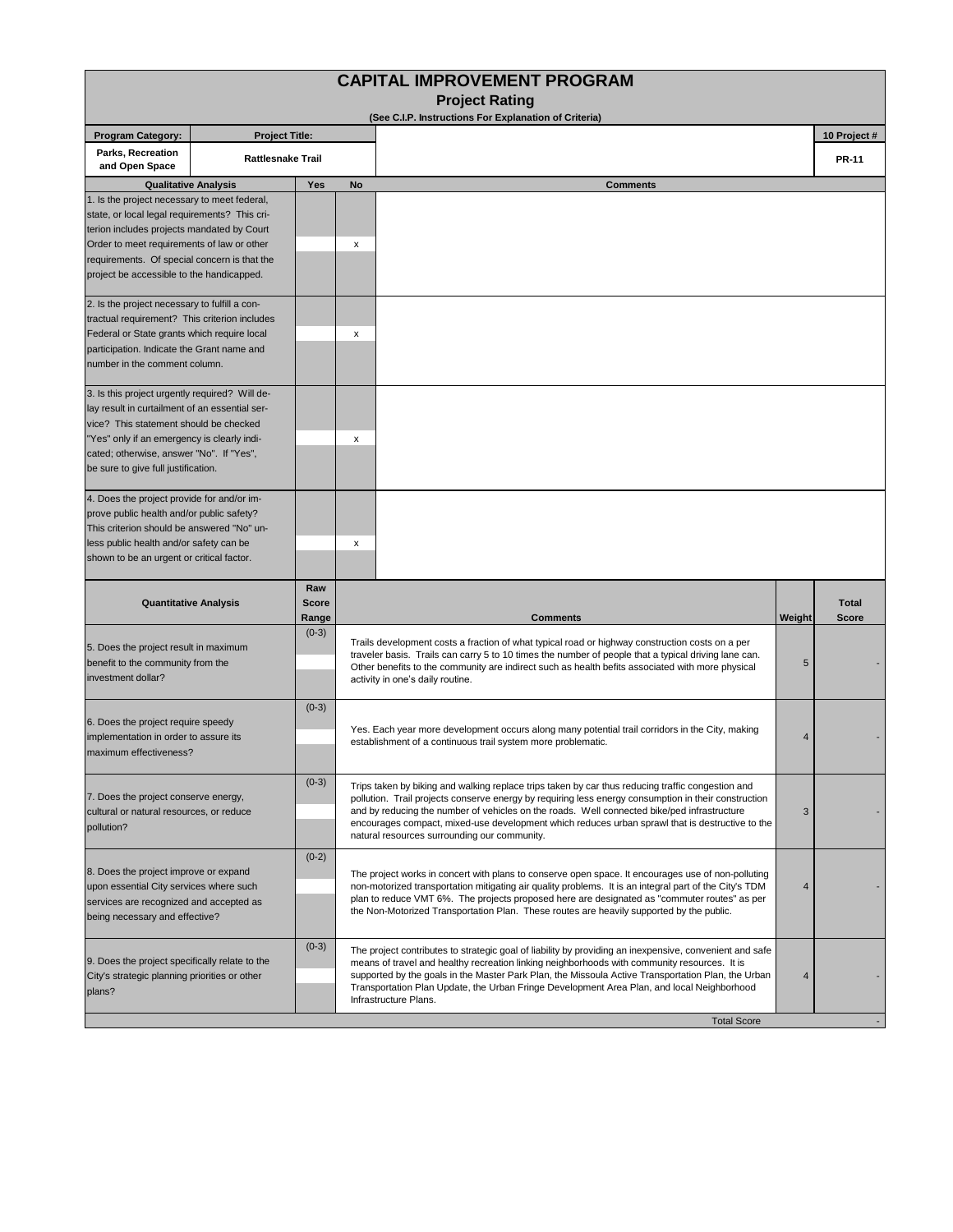# TERRITORIAL LANDWORKS, INC.

November 17, 2010

Frin Scott Neighborhood Liaison 435 Ryman Missoula, MT 59802

RF. 10-2572 Rattlesnake Trail Feasibility Study **Project Deliverables** 

Dear Erin:

Thank you for allowing us to assist the Upper Rattlesnake Neighborhood Council in providing Engineering feasibilities of potential trail options for the upper Rattlesnake area. Enclosed with this letter are the project deliverables that include: Right-of-Way exhibit on a CD, exhibits of three (3) potential trail options, and three (3) Engineer's Preliminary Estimates for those options. The Right-of-Way CD provides visual evidence of available Right-of-Way identifying where a trail can fit and areas where additional Right-of-Way will be necessary to acquire. The trail exhibits detail what construction we believe will be necessary to accommodate pedestrian facilities within these areas. The Engineer's Preliminary Estimates detail the Construction Costs and Final Engineering/Construction Engineering Costs that would need to be required for the trail. The Engineering Costs are approximated at 30% of the Construction Costs as this is what we have typically seen with CTEP projects. A 15% contingency has also been included within the costs since the trail will most likely be designed and built in the future when costs are higher than they are presently. Below is a detailed description of the potential trail options.

## Option A - Tamarack to Creek Crossing

Total Estimated Cost = \$186,638.09

Total Estimated Cost Per Lineal Foot of Path = \$49.23/Lineal Foot of Path

Option A will begin at Tamarack and utilize a 10' wide asphalt trail that will follow along Rattlesnake Drive pinned to the edge of the borrow ditch until it reaches the access to the gas facility. Once the trail has reached that access it will transition into a 5' wide sidewalk with curb and gutter. On the gas facility side of the sidewalk, a dry stack retaining wall with a handrail will be constructed. This retaining wall and hand rail are needed since the slope from the road to the facility is too steep and would require a large amount of fill to construct an acceptable slope off of the sidewalk. The sidewalk will cross over Creek Crossing Rd. with the use of a cross walk. Truncated domes will be necessary on each side of the crossing to meet ADA requirements. Necessary signage is considered to be very minimal for this option and has been included within the Construction Estimate. During our field walk, Doug Harby informed us that the City is planning on completing the sidewalk on Rattlesnake Drive to Creek Crossing Rd. From this information, it was decided that Creek Crossing Rd. will be the end location of this option. This option is located entirely in available Right-of-Way.

#### Option B - Tamarack to Lower Lincoln Hills Total Estimated Cost = \$254,750.77

### Total Estimated Cost Per Lineal Foot of Path = \$47.47/Lineal Foot of Path

Option B will also begin at Tamarack and have a 10' wide asphalt trail that will run along the borrow ditch of Rattlesnake Drive, until Rattlesnake Drive makes a turn to the west. Rather than turning west and heading toward Creek Crossing Rd. as Option A does, the trail will cross Rattlesnake Drive using an enhanced crossing. An enhanced crossing will consist of a crosswalk, truncated domes, and pedestrian crossing warning signage. Once the trail has crossed over Rattlesnake Drive it will transition into an 8' wide asphalt trail that will run along the backside of the soccer fields. There is an existing easement that will allow for this. Once the trail has intersected with the soccer field parking lot it will turn into a 5'

620 West Addison | P.O. Box 3851 | Missoula, Montana 59806<br>406/721-0142 phone | 406/721-5224 fax<br>www.TerritorialLandworks.com

CIVIL ENGINEERING · SURVEYING · LAND USE CONSULTING